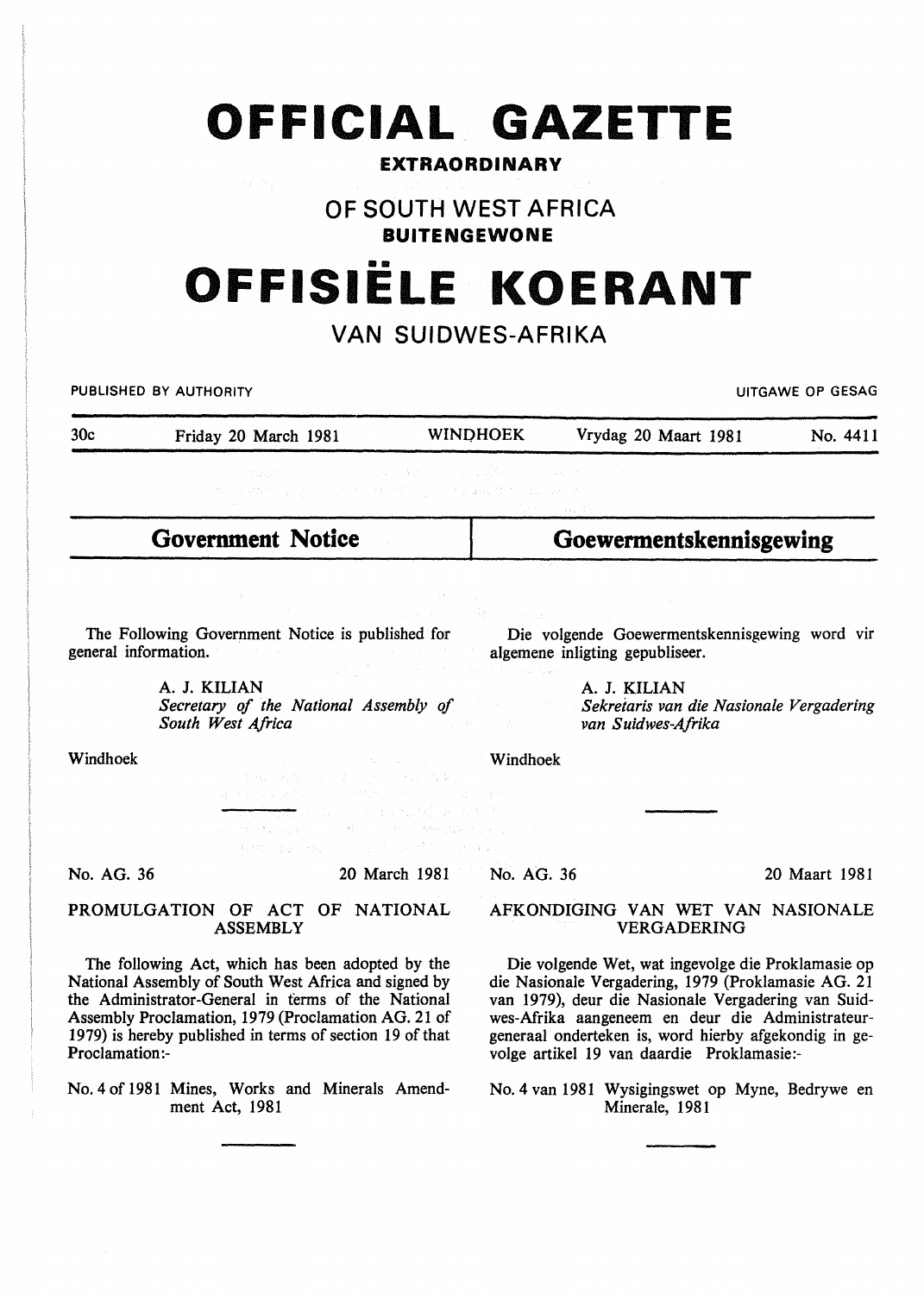2 Official Gazette Extraordinary 20 March 1981 No. 4411

#### Act No.4, 1981 MINES, WORKS AND MINERALS AMENDMENT ACT, 1981

#### TERRES ATTR

*(Afrikaans text signed by the Administrator-General on 17 March 1981)* 

计程序程序 计程序 机油 计算符 经预算额利率

## ACT

#### To amend the Mines, Works and Minerals Ordinance, 1968, so as to limit the right to prospect or peg claims In certain areas.

BE IT ENACTED by the National Assembly of South 1994年 - 東藤幹島、「松田県地町、後、もあ West Africa, as follows:-

#### Amendment of section 18 or Ordinance 20 or 1968.

 $32 - 2 - 3$ 

医中央性皮炎 经成本资产

10130000

1. Section 18 of the Mines, Works and Minerals Ordinance, 1968, is hereby amended  $-$ 

- (a) by the addition of the word "or" at the end of paragraph (b) of subsection (1); and
- (b) by the addition of the following paragraph after the said paragraph (b):
	- "(c) in anv area in respect of which application in\_ relation to an exclusive right to prospect or mine· has been made to the mining commissioner in terms of section 60 or 61: Provided that the mining commissioner may in his discretion grant permission in writing to any person to prospect in such area,".

2. This Act shall be called the Mines, Works and Minerals Amendment Act, 1981. 3.容易于1

The site of the squares of Venestras into a en el marco de la segunda de la compañada<br>19 a de la encidad de Valada al mandelo de la alfabetación del<br>19 a escado de la españa de la lasta de la estadounidad de la marked that the same of the second state of the second state of the 

an an S

print and then regionist it it is the model Poly Electric

From Bandham and painterful con-Construction Pas We will admits that with cure in a good was while you a small of the seal services e a sentencia de la construcción de la construcción de la construcción de la construcción de la construcción d<br>1988 - La construcción de la construcción de la construcción de la construcción de la construcción de la const<br>

Bush of activity and worth pure of the

Short title.

 $\sim 1.37$